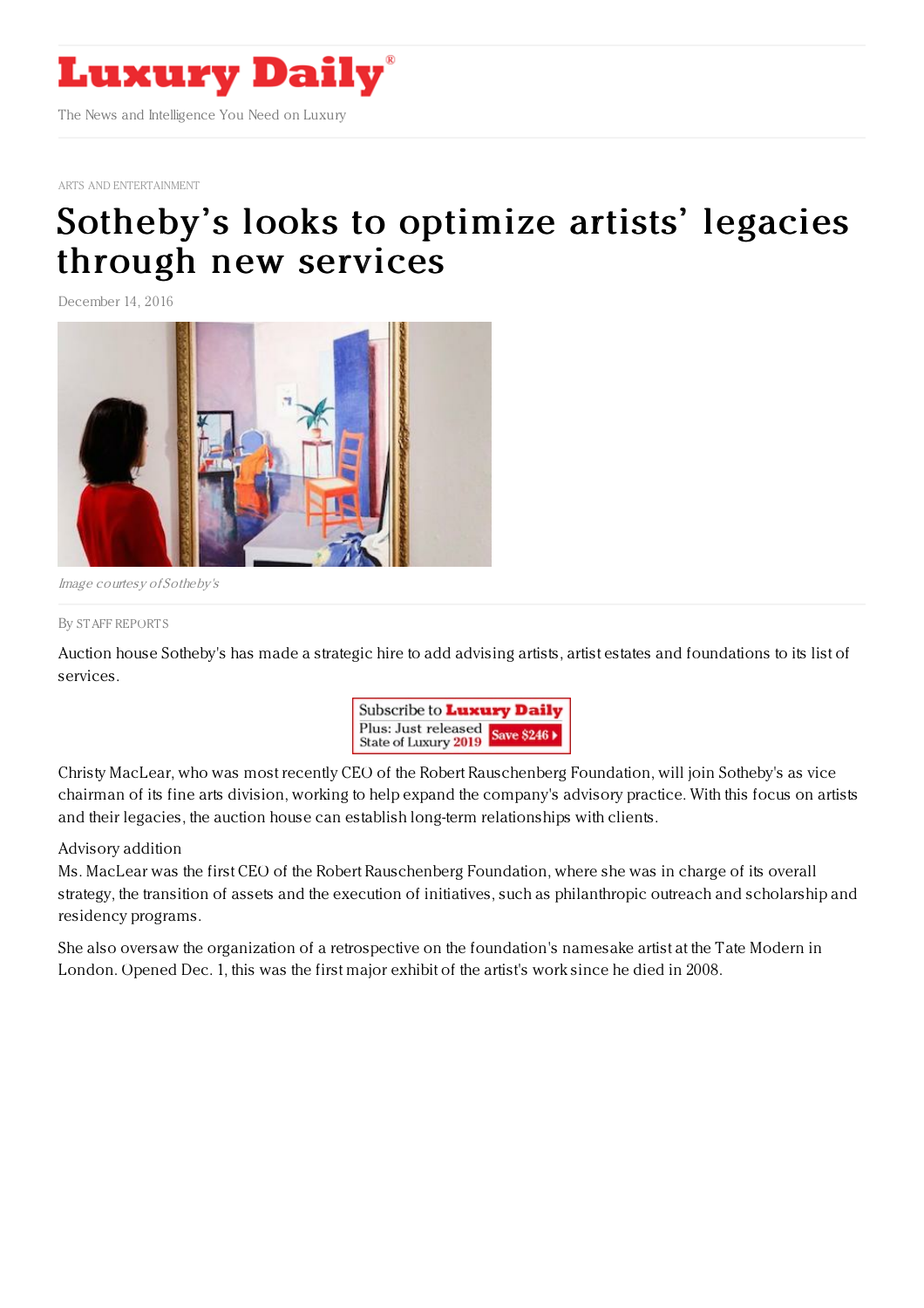

Robert Rauschenberg's "Pearl Street Studio," which depicts the artist in his studio next to his work "Satellite"

This executive role has given her first-hand experience at managing an artist's legacy.

"The Rauschenberg Foundation is in great shape; the future tracks are laid, and so I feel it's time to look at helping a broader set of artists," said Ms. MacLear in a statement.

"The market needs professional services that can plan an artist's foundation, when artists are living, based on all assets and assist in that transition of the estate," she said. "It can be a costly error not to have an experienced person between your lawyer and your gallery and having a financial and organizational plan in advance helps optimize an artist's legacy."

Working with Sotheby's chairman of its fine art division Allan Schwartzman, Ms. MacLear will help Sotheby's roll out new services, such as working with living artists to map out their legacy goals and planning the financial and organizational shift from a studio to a foundation. Sotheby's will also offer help in transitioning assets during the estate process and will assist foundations in creating programs that optimize an artist's legacy.



## Christy MacLear

Prior to her work with the Robert Rauschenberg Foundation, Ms. MacLear was the executive director of the Philip Johnson Glass House. During her tenure, she helped transition the David Whitney estate.